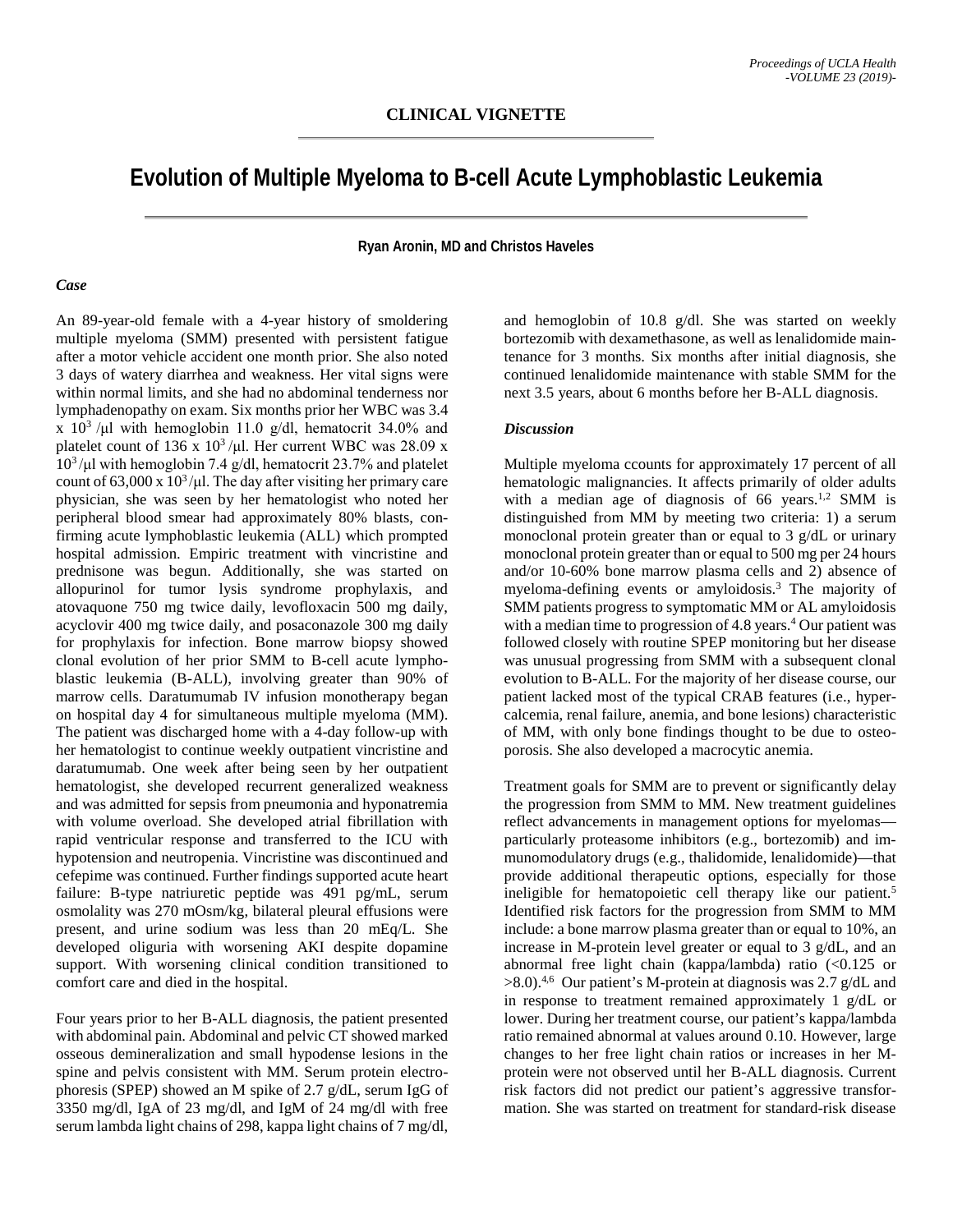and remained on immunomodulatory drugs for the majority of time leading up to her B-ALL diagnosis.

The sudden evolution from our patient's asymptomatic MM to B-ALL and her subsequent rapid decline was the most distinctive feature of this case. Supporting her diagnosis of B-ALL, our patient's karyotype analysis revealed interstitial deletions of 7q and 7p, both observed in B-ALL. Individuals with these deletions exhibit a loss of the gene coding for the tumor suppressor Ikaros family zinc finger 1 (IKZF1) and have similar features to Philadelphia chromosome-like B-ALL.<sup>7</sup> The prognosis of this gene mutation in adults is poor, with 5-year survival rates typically less than 25%.<sup>8</sup> Our patient's lymphoid progenitor cells exhibited instability early in her disease course. While therapy-related leukemia—specifically with alkylating agents and topoisomerase II inhibitors—has been previously documented,<sup>9</sup> there is no current evidence that proteasome inhibitors can induce tumorigenicity.

The progression of asymptomatic and symptomatic MM to B-ALL is not well documented. The underlying pathophysiology for this leukemic transformation—from a neoplastic proliferation of plasma cells to that of immature lymphocytes could be due to a number of genetic mutations in addition to the deletion reported in our patient.<sup>10</sup> However, in our case, there are other unique branching evolutions from MM. AML has been reported in a patient with MM with concurrent myelodysplasia after similar treatment as our patient (e.g., bortezomib, thalidomide, dexamethasone).<sup>11</sup> Others described secondary plasma cell leukemia evolving from a MM patient after noting rouleaux formation of atypical cells with pale blue cytoplasm on peripheral blood smear. This patient was also treated with weekly bortezomib and dexamethasone which resulted in a decrease in the number of plasma cells in the peripheral blood, seemingly prolonging his survival.12 Other investigators have highlighted the benefit of using karyotyping and fluorescent-in-situ hybridization (FISH) to assess the subsequent mutational patterns in patients with evolved MM.13,14

Until improved prediction of specific chromosomal changes especially recurrent mutations—that result in clonal evolution of a hematologic malignancy, it is important to monitor for clonal evolutions in early MM. Prompt recognition via a variety of tests (e.g., genetic analysis, peripheral blood smear) may improve outcomes and help elucidate the behavior of aggressive hematologic neoplastic transformations as seen in our patient. Using FISH for molecular genetics analysis early in the course of SMM patients could be more sensitive in detecting genetic abnormalities that could induce hematologic evolution later in the disease course.<sup>14</sup> A better understanding of the mutational associations and branching patterns among hematologic malignancies is still needed to better target therapies for future patients.

## **REFERENCES**

- 1. **Kyle RA, Gertz MA, Witzig TE, Lust JA, Lacy MQ, Dispenzieri A, Fonseca R, Rajkumar SV, Offord JR, Larson DR, Plevak ME, Therneau TM, Greipp PR**. Review of 1027 patients with newly diagnosed multiple myeloma. *Mayo Clin Proc*. 2003 Jan;78(1):21-33. PubMed PMID: 12528874.
- 2. **Siegel RL, Miller KD, Jemal A**. Cancer statistics, 2019. *CA Cancer J Clin*. 2019 Jan;69(1):7-34. doi: 10.3322/ caac.21551. Epub 2019 Jan 8. PubMed PMID: 30620402.
- 3. **Rajkumar SV, Dimopoulos MA, Palumbo A, Blade J, Merlini G, Mateos MV, Kumar S, Hillengass J, Kastritis E, Richardson P, Landgren O, Paiva B, Dispenzieri A, Weiss B, LeLeu X, Zweegman S, Lonial S, Rosinol L, Zamagni E, Jagannath S, Sezer O, Kristinsson SY, Caers J, Usmani SZ, Lahuerta JJ, Johnsen HE, Beksac M, Cavo M, Goldschmidt H, Terpos E, Kyle RA, Anderson KC, Durie BG, Miguel JF**. InternationalMyeloma Working Group updated criteria for the diagnosis of multiple myeloma. *Lancet Oncol*. 2014 Nov;15(12):e538-48. doi: 10.1016/S1470-2045(14)70442- 5. Epub 2014 Oct 26. Review. PubMed PMID: 25439696.
- 4. **Kyle RA, Remstein ED, Therneau TM, Dispenzieri A, Kurtin PJ, Hodnefield JM, Larson DR, Plevak MF, Jelinek DF, Fonseca R, Melton LJ 3rd, Rajkumar SV**. Clinical course and prognosis of smoldering (asymptomatic) multiple myeloma. *N Engl J Med*. 2007 Jun 21;356(25):2582-90. PubMed PMID: 17582068.
- 5. **Kumar SK, Callander NS, Alsina M, Atanackovic D, Biermann JS, Castillo J, Chandler JC, Costello C, Faiman M, Fung HC, Godby K, Hofmeister C, Holmberg L, Holstein S, Huff CA, Kang Y, Kassim A, Liedtke M, Malek E, Martin T, Neppalli VT, Omel J, Raje N, Singhal S, Somlo G, Stockerl-Goldstein K, Weber D, Yahalom J, Kumar R, Shead DA**. NCCN Guidelines Insights: Multiple Myeloma, Version 3.2018. *J Natl Compr Canc Netw*. 2018 Jan;16(1):11-20. doi: 10.6004/jnccn.2018.0002. PubMed PMID: 29295877.
- 6. **Larsen JT, Kumar SK, Dispenzieri A, Kyle RA, Katzmann JA, Rajkumar SV**. Serum free light chain ratio as a biomarker for high-risk smoldering multiple myeloma. *Leukemia*. 2013 Apr;27(4):941-6. doi: 10.1038/ leu.2012.296. Epub 2012 Oct 16. PubMed PMID: 23183428; PubMed Central PMCID: PMC3629951.
- 7. **Mullighan CG, Miller CB, Radtke I, Phillips LA, Dalton J, Ma J, White D, Hughes TP, Le Beau MM, Pui CH, Relling MV, Shurtleff SA, Downing JR**. BCR-ABL1 lymphoblastic leukaemia is characterized by the deletion of Ikaros. *Nature*. 2008 May 1;453(7191):110-4. doi: 10.1038/nature06866. Epub 2008 Apr 13. PubMed PMID:18408710.
- 8. **Jain N, Roberts KG, Jabbour E, Patel K, Eterovic AK, Chen K, Zweidler-McKay P, Lu X, Fawcett G, Wang SA, Konoplev S, Harvey RC, Chen IM, Payne-Turner D, Valentine M, Thomas D, Garcia-Manero G, Ravandi F, Cortes J, Kornblau S, O'Brien S, Pierce S, Jorgensen J, Shaw KR, Willman CL, Mullighan CG, Kantarjian**